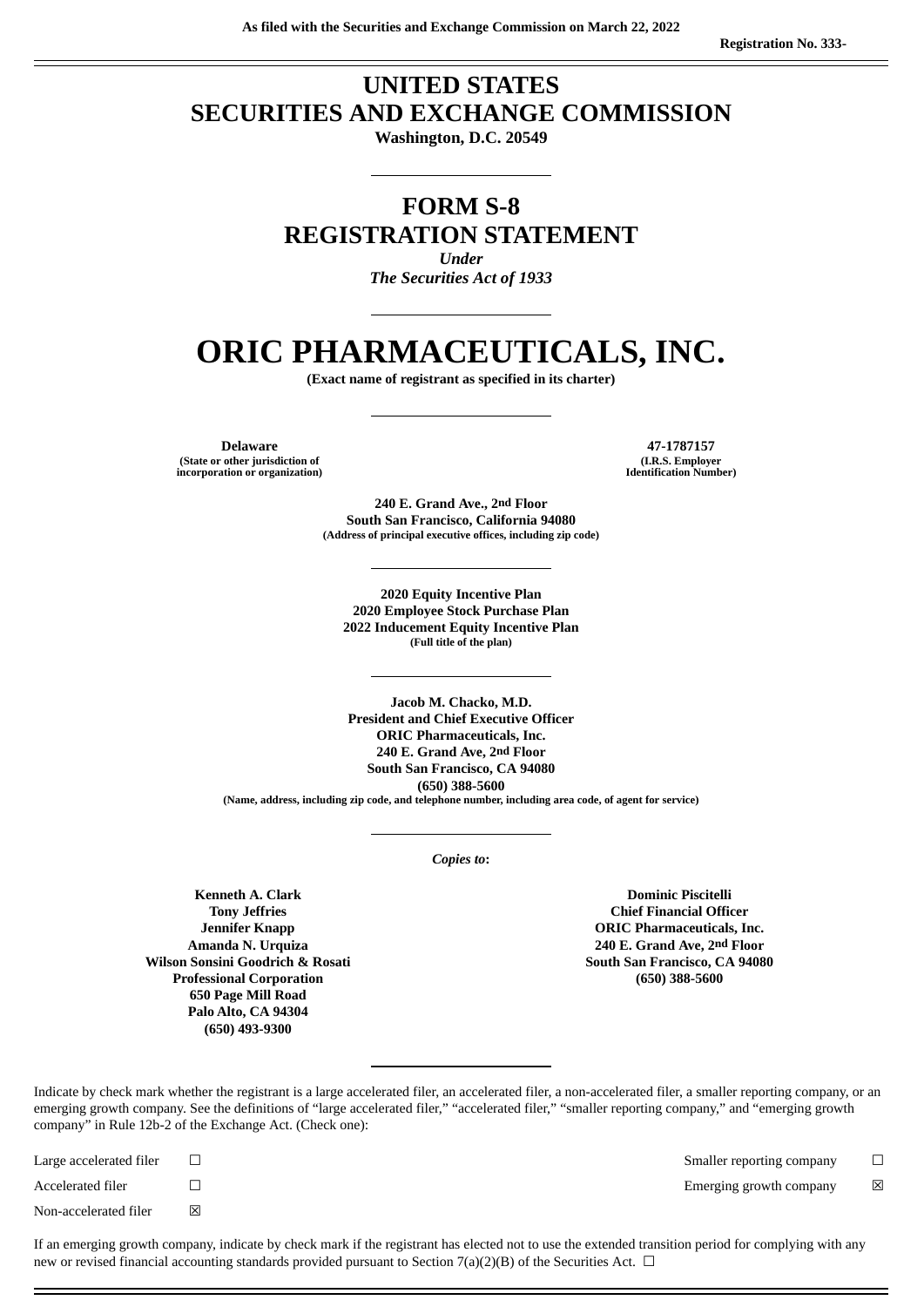#### **EXPLANATORY NOTE**

This Registration Statement on Form S-8 (the "Registration Statement") is filed by ORIC Pharmaceuticals, Inc. (the "Registrant") with the U.S. Securities and Exchange Commission (the "Commission") for the purpose of registering 1,971,929 shares of common stock of the Registrant, \$0.0001 par value per share ("Common Stock"), reserved for issuance under ORIC's 2020 Equity Incentive Plan (the "EIP"), 394,325 shares of Common Stock reserved for issuance under ORIC's 2020 Employee Stock Purchase Plan (the "ESPP") and 500,000 shares of Common Stock of the Registrant reserved for issuance under ORIC's 2022 Inducement Equity Incentive Plan (the "Inducement Plan").

The number of shares of Common Stock available for grant and issuance under the EIP is subject to an annual increase on the first day of each fiscal year starting on January 1, 2021 and each subsequent anniversary, equal to the smallest of (a) 2,656,500, (b) 5% of the number of shares of Common Stock issued and outstanding on December 31 of the immediately preceding year, or (c) an amount determined by the Administrator (as defined in the EIP). The number of shares of Common Stock available for grant and issuance under the ESPP is subject to an annual increase on the first day of each fiscal year starting on January 1, 2021 and each subsequent anniversary, equal to the smallest of (a) 500,000, (b) 1% of the number of shares of Common Stock issued and outstanding on December 31 of the immediately preceding year, or (c) an amount determined by the Administrator (as defined in the ESPP). Accordingly, the contents of (i) the Registration Statement on [Form](http://www.sec.gov/Archives/edgar/data/1796280/000119312520119249/d919005ds8.htm) S-8 filed with the Securities and Exchange Commission (the "**Commission**") on April 24, 2020 (Registration No. 333-237840), and (ii) the Registration Statement on [Form](http://www.sec.gov/Archives/edgar/data/1796280/000119312521091284/d107557ds8.htm) S-8 (No. 333-254626) filed by the Registrant with the Commission on March 23, 2021, are incorporated herein by reference pursuant to General Instruction E of Form S-8.

#### **PART I**

#### **INFORMATION REQUIRED IN THE PROSPECTUS**

The information specified in Item 1 and Item 2 of Part I of Form S-8 is omitted from this Registration Statement in accordance with the provisions of Rule 428 under the Securities Act of 1933, as amended (the "Securities Act"), and the introductory note to Part I of Form S-8. The documents containing the information specified in Part I of Form S-8 will be delivered to the participants in the equity benefit plans covered by this Registration Statement as specified by Rule 428(b)(1) under the Securities Act.

#### **PART II**

# **INFORMATION REQUIRED IN THE REGISTRATION STATEMENT**

#### **Item 3. Incorporation of Documents by Reference.**

The Registrant hereby incorporates by reference into this Registration Statement the following documents previously filed with the Commission:

(1) The Registrant's Annual Report on [Form](http://www.sec.gov/ix?doc=/Archives/edgar/data/1796280/000095017022004239/oric-20211231.htm) 10-K for the fiscal year ended December 31, 2021, filed with the Commission on March 21, 2022 (the "Annual Report") pursuant to Section 13(a) of the Securities Exchange Act of 1934, as amended (the "Exchange Act");

(2) All other reports filed with the Commission pursuant to Sections 13(a) or 15(d) of the Exchange Act since the end of the fiscal year covered by the Annual Report; and

(3) The description of the Registrant's Common Stock contained in the Registrant's Registration Statement on [Form](http://www.sec.gov/Archives/edgar/data/1796280/000119312520112233/d859615d8a12b.htm) 8-A (File No. 001-39269), filed with the Commission on April 20, 2020, pursuant to Section 12(b) of the Exchange Act, including any amendment or report filed for the purpose of updating such description.

All reports and other documents filed by the Registrant pursuant to Sections 13(a), 13(c), 14 and 15(d) of the Exchange Act on or after the date of this Registration Statement, and prior to the filing of a post-effective amendment to this Registration Statement that indicates that all securities offered have been sold or that deregisters all securities then remaining unsold, shall be deemed to be incorporated by reference in this Registration Statement and to be part hereof from the date of filing of such documents; *provided*, *however*, that documents or information deemed to have been furnished and not filed in accordance with the rules of the Commission shall not be deemed

II-1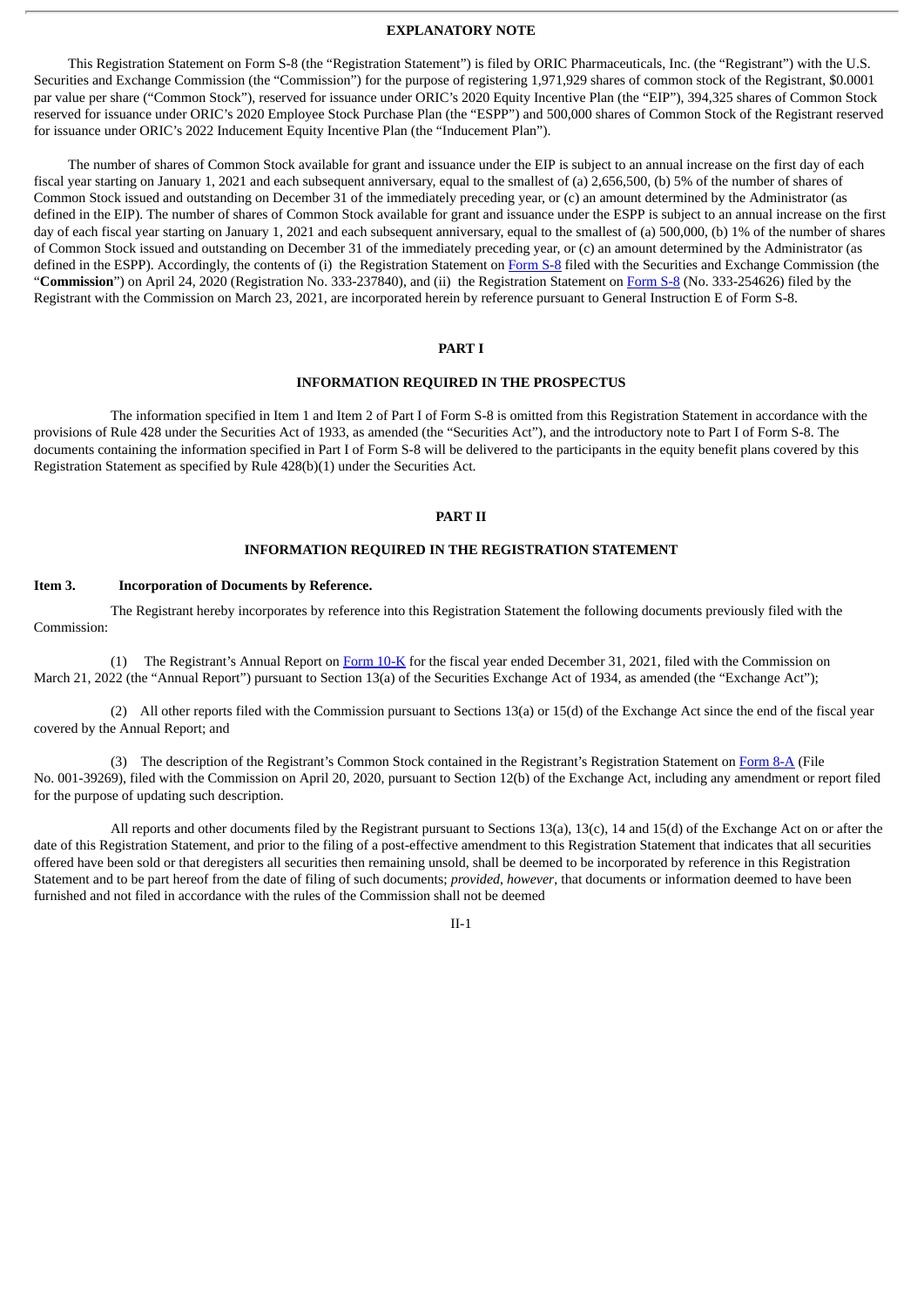incorporated by reference into this Registration Statement. Any statement contained in a document incorporated or deemed to be incorporated by reference herein shall be deemed to be modified or superseded for purposes of this Registration Statement to the extent that a statement contained herein or in any subsequently filed document which also is deemed to be incorporated by reference herein modifies or supersedes such statement. Any such statement so modified or superseded shall not be deemed, except as so modified or superseded, to constitute a part of this Registration Statement.

# **Item 4. Description of Securities.**

Not applicable.

#### **Item 5. Interests of Named Experts and Counsel.**

The validity of the issuance of the shares of the Registrant's common stock has been passed upon by Wilson Sonsini Goodrich & Rosati, P.C. ("WSGR"). Certain members of, investment partnerships comprised of members of, and persons associated with WSGR own an aggregate of 8,439 shares of the Registrant's common stock.

#### **Item 6. Indemnification of Directors and Officers.**

Section 145 of the Delaware General Corporation Law empowers a corporation to indemnify its directors and officers and to purchase insurance with respect to liability arising out of their capacity or status as directors and officers, provided that the person acted in good faith and in a manner the person reasonably believed to be in our best interests, and, with respect to any criminal action, had no reasonable cause to believe the person's actions were unlawful. The Delaware General Corporation Law further provides that the indemnification permitted thereunder shall not be deemed exclusive of any other rights to which the directors and officers may be entitled under the corporation's bylaws, any agreement, a vote of stockholders or otherwise. The Amended and Restated Certificate of Incorporation of the Registrant provides for the indemnification of the Registrant's directors and officers to the fullest extent permitted under the Delaware General Corporation Law. In addition, the Amended and Restated Bylaws of the Registrant require the Registrant to fully indemnify any person who was or is a party or is threatened to be made a party to any threatened, pending or completed action, suit or proceeding (whether civil, criminal, administrative or investigative) by reason of the fact that such person is or was a director or officer of the Registrant, or is or was a director or officer of the Registrant serving at the Registrant's request as a director, officer, employee or agent of another corporation, partnership, joint venture, trust or other enterprise, against expenses (including attorney's fees), judgments, fines and amounts paid in settlement actually and reasonably incurred by such person in connection with such action, suit or proceeding, to the fullest extent permitted by applicable law.

Section 102(b)(7) of the Delaware General Corporation Law permits a corporation to provide in its certificate of incorporation that a director of the corporation shall not be personally liable to the corporation or its stockholders for monetary damages for breach of fiduciary duty as a director, except (1) for any breach of the director's duty of loyalty to the corporation or its stockholders, (2) for acts or omissions not in good faith or which involve intentional misconduct or a knowing violation of law, (3) for payments of unlawful dividends or unlawful stock repurchases or redemptions or (4) for any transaction from which the director derived an improper personal benefit. The Amended and Restated Certificate of Incorporation of the Registrant provides that the Registrant's directors shall not be personally liable to it or its stockholders for monetary damages for breach of fiduciary duty as a director and that if the Delaware General Corporation Law is amended to authorize corporate action further eliminating or limiting the personal liability of directors, then the liability of the Registrant's directors shall be eliminated or limited to the fullest extent permitted by the Delaware General Corporation Law, as so amended.

Section 174 of the Delaware General Corporation Law provides, among other things, that a director who willfully or negligently approves of an unlawful payment of dividends or an unlawful stock purchase or redemption may be held liable for such actions. A director who was either absent when the unlawful actions were approved, or dissented at the time, may avoid liability by causing his or her dissent to such actions to be entered in the books containing minutes of the meetings of the board of directors at the time such action occurred or immediately after such absent director receives notice of the unlawful acts.

As permitted by the Delaware General Corporation Law, the Registrant has entered into separate indemnification agreements with each of the Registrant's directors and certain of the Registrant's officers which require the Registrant, among other things, to indemnify them against certain liabilities which may arise by reason of their status as directors, officers or certain other employees.

 $II-2$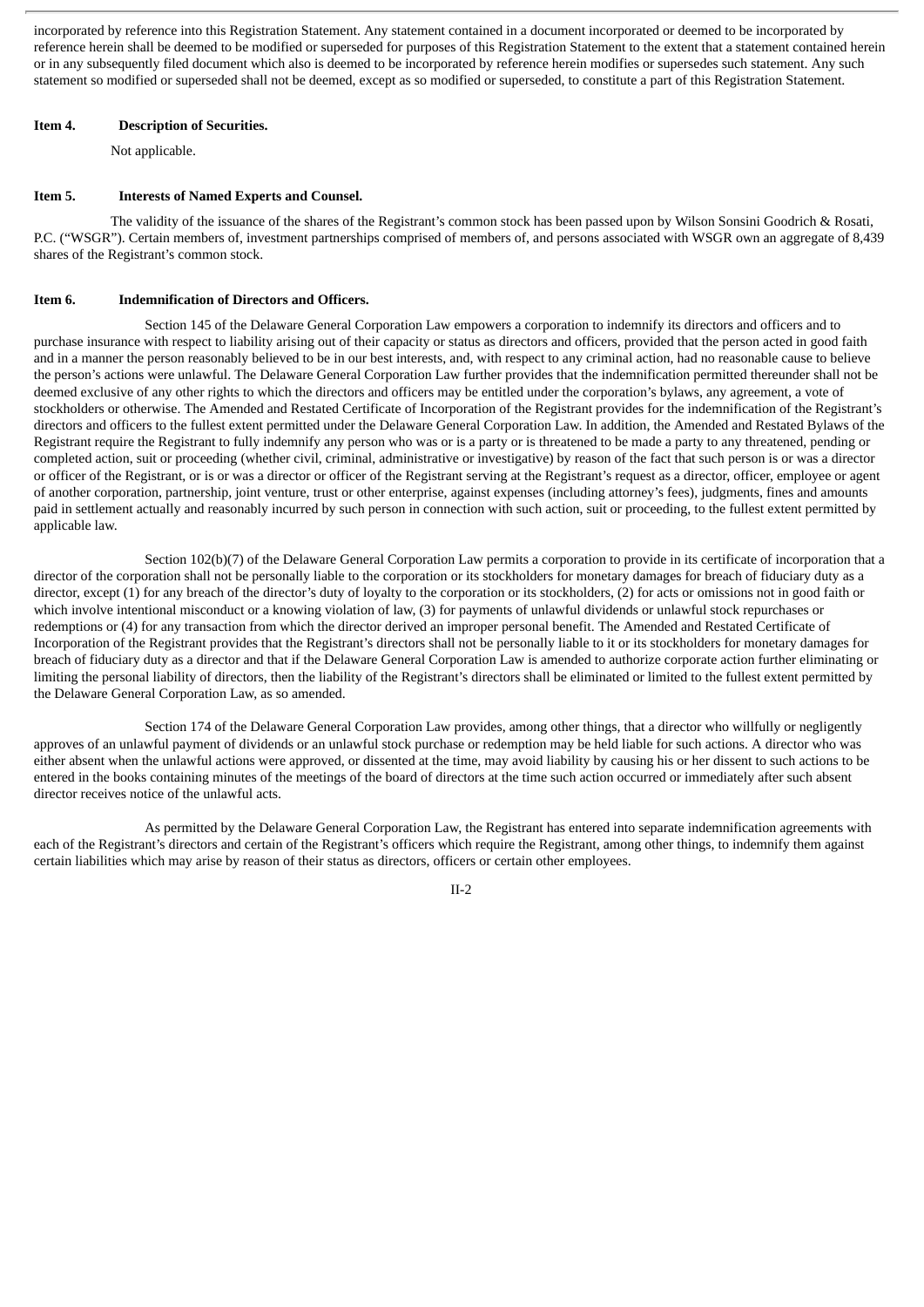The Registrant expects to obtain and maintain insurance policies under which its directors and officers are insured, within the limits and subject to the limitations of those policies, against certain expenses in connection with the defense of, and certain liabilities which might be imposed as a result of, actions, suits or proceedings to which they are parties by reason of being or having been directors or officers. The coverage provided by these policies may apply whether or not the Registrant would have the power to indemnify such person against such liability under the provisions of the Delaware General Corporation Law.

These indemnification provisions and the indemnification agreements entered into between the Registrant and the Registrant's officers and directors may be sufficiently broad to permit indemnification of the Registrant's officers and directors for liabilities (including reimbursement of expenses incurred) arising under the Securities Act of 1933, as amended.

## **Item 7. Exemption from Registration Claimed.**

Not applicable.

## **Item 8. Exhibits.**

|                   |                                                                       | <b>Incorporated by Reference</b> |            |         |                    |
|-------------------|-----------------------------------------------------------------------|----------------------------------|------------|---------|--------------------|
| Exhibit<br>Number | <b>Description</b>                                                    | Form                             | File No.   | Exhibit | <b>Filing Date</b> |
| 4.1               | Specimen common stock certificate of the Registrant                   | $S-1/A$                          | 333-236792 | 4.2     | 4/20/2020          |
| 10.1              | 2020 Equity Incentive Plan, and form agreements thereunder            | $S-1/A$                          | 333-236792 | 10.3    | 4/20/2020          |
| 10.2              | 2020 Employee Stock Purchase Plan, and form agreements thereunder     | $10-°$                           | 001-39269  | 10.2    | 11/8/2021          |
| 10.3              | 2022 Inducement Equity Incentive Plan, and form agreements thereunder | $8-K$                            | 001-39269  | 10.1    | 3/4/2022           |
| $5.1*$            | Opinion of Wilson Sonsini Goodrich & Rosati, Professional Corporation |                                  |            |         |                    |
| $23.1*$           | <b>Consent of Independent Registered Public Accounting Firm</b>       |                                  |            |         |                    |

23.2\* Consent of Wilson Sonsini Goodrich & Rosati, [Professional](#page-6-0) Corporation (contained in Exhibit 5.1 hereto)

24.1\* Power of Attorney [\(contained](#page-5-0) on signature page hereto)

107\* Filing Fee [Disclosure](#page-8-0) and Payment Methods

\* Filed herewith.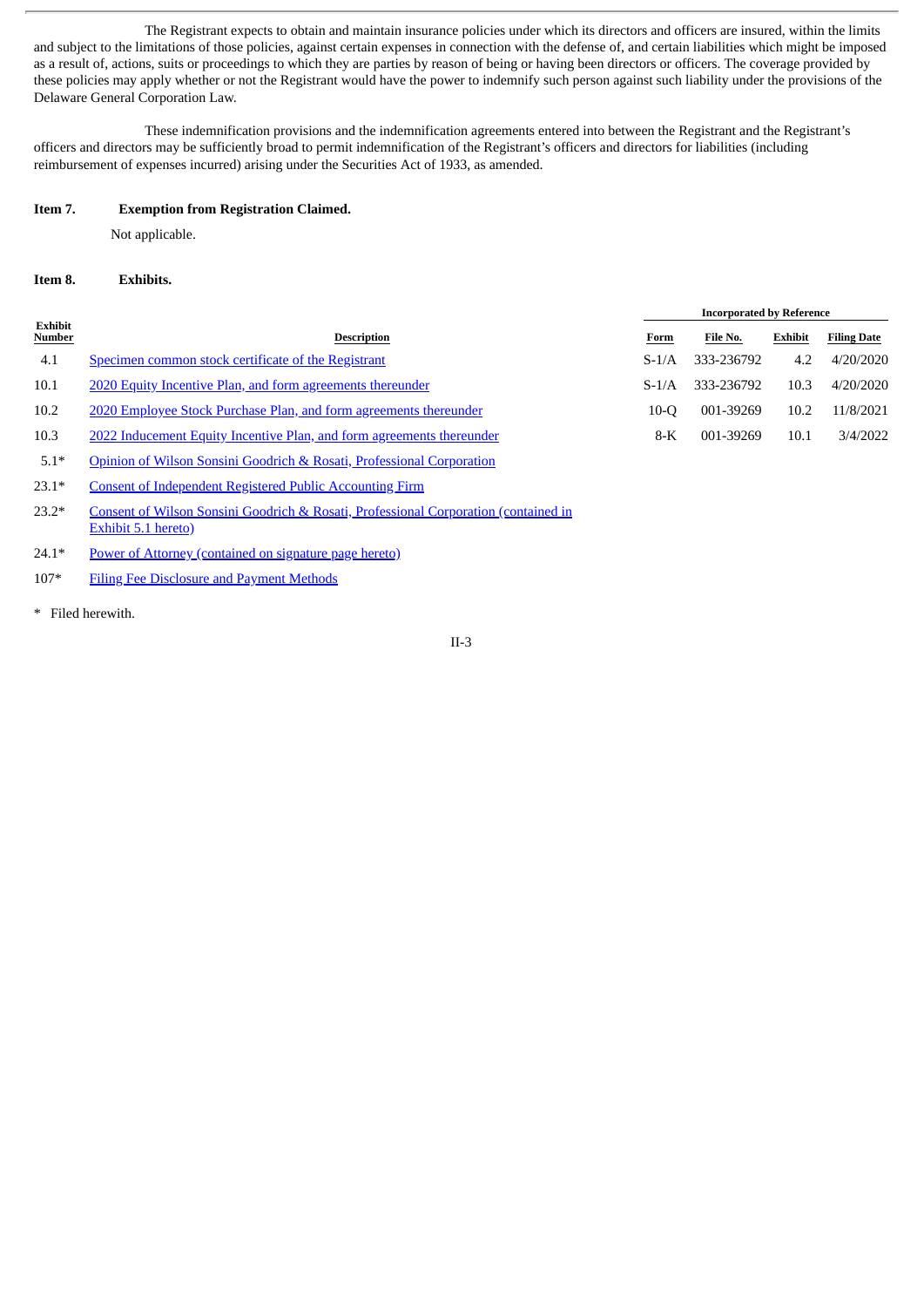# **Item 9. Undertakings.**

A. The undersigned Registrant hereby undertakes:

(1) To file, during any period in which offers or sales are being made, a post-effective amendment to this Registration Statement:

(i) To include any prospectus required by Section 10(a)(3) of the Securities Act;

(ii) To reflect in the prospectus any facts or events arising after the effective date of the Registration Statement (or the most recent post-effective amendment thereof) which, individually or in the aggregate, represent a fundamental change in the information set forth in this Registration Statement. Notwithstanding the foregoing, any increase or decrease in volume of securities offered (if the total dollar value of securities offered would not exceed that which was registered) and any deviation from the low or high end of the estimated maximum offering range may be reflected in the form of prospectus filed with the Commission pursuant to Rule 424(b) if, in the aggregate, the changes in volume and price represent no more than a 20 percent change in the maximum aggregate offering price set forth in the "Calculation of Registration Fee" table in the effective registration statement; and

(iii) To include any material information with respect to the plan of distribution not previously disclosed in the Registration Statement or any material change to such information in the Registration Statement.

*Provided, however*, that paragraphs (A)(1)(i) and (A)(1)(ii) of this section do not apply if the registration statement is on Form S-8, and the information required to be included in a post-effective amendment by those paragraphs is contained in reports filed with or furnished to the Commission by the Registrant pursuant to Section 13 or Section 15(d) of the Exchange Act that are incorporated by reference in this Registration Statement.

(2) That, for the purpose of determining any liability under the Securities Act, each such post-effective amendment shall be deemed to be a new Registration Statement relating to the securities offered therein, and the offering of such securities at that time shall be deemed to be the initial *bona fide* offering thereof.

(3) To remove from registration by means of a post-effective amendment any of the securities being registered which remain unsold at the termination of the offering.

B. The undersigned Registrant hereby undertakes that, for purposes of determining any liability under the Securities Act, each filing of the Registrant's annual report pursuant to Section 13(a) or Section 15(d) of the Exchange Act (and, where applicable, each filing of an employee benefit plan's annual report pursuant to Section 15(d) of the Exchange Act) that is incorporated by reference in the Registration Statement shall be deemed to be a new Registration Statement relating to the securities offered therein, and the offering of such securities at that time shall be deemed to be the initial *bona fide* offering thereof.

C. Insofar as indemnification for liabilities arising under the Securities Act may be permitted to directors, officers and controlling persons of the Registrant pursuant to the foregoing provisions, or otherwise, the Registrant has been advised that in the opinion of the Commission such indemnification is against public policy as expressed in the Securities Act and is, therefore, unenforceable. In the event that a claim for indemnification against such liabilities (other than the payment by the Registrant of expenses incurred or paid by a director, officer or controlling person of the Registrant in the successful defense of any action, suit or proceeding) is asserted by such director, officer or controlling person in connection with the securities being registered, the Registrant will, unless in the opinion of its counsel the matter has been settled by controlling precedent, submit to a court of appropriate jurisdiction the question whether such indemnification by it is against public policy as expressed in the Securities Act and will be governed by the final adjudication of such issue.

II-4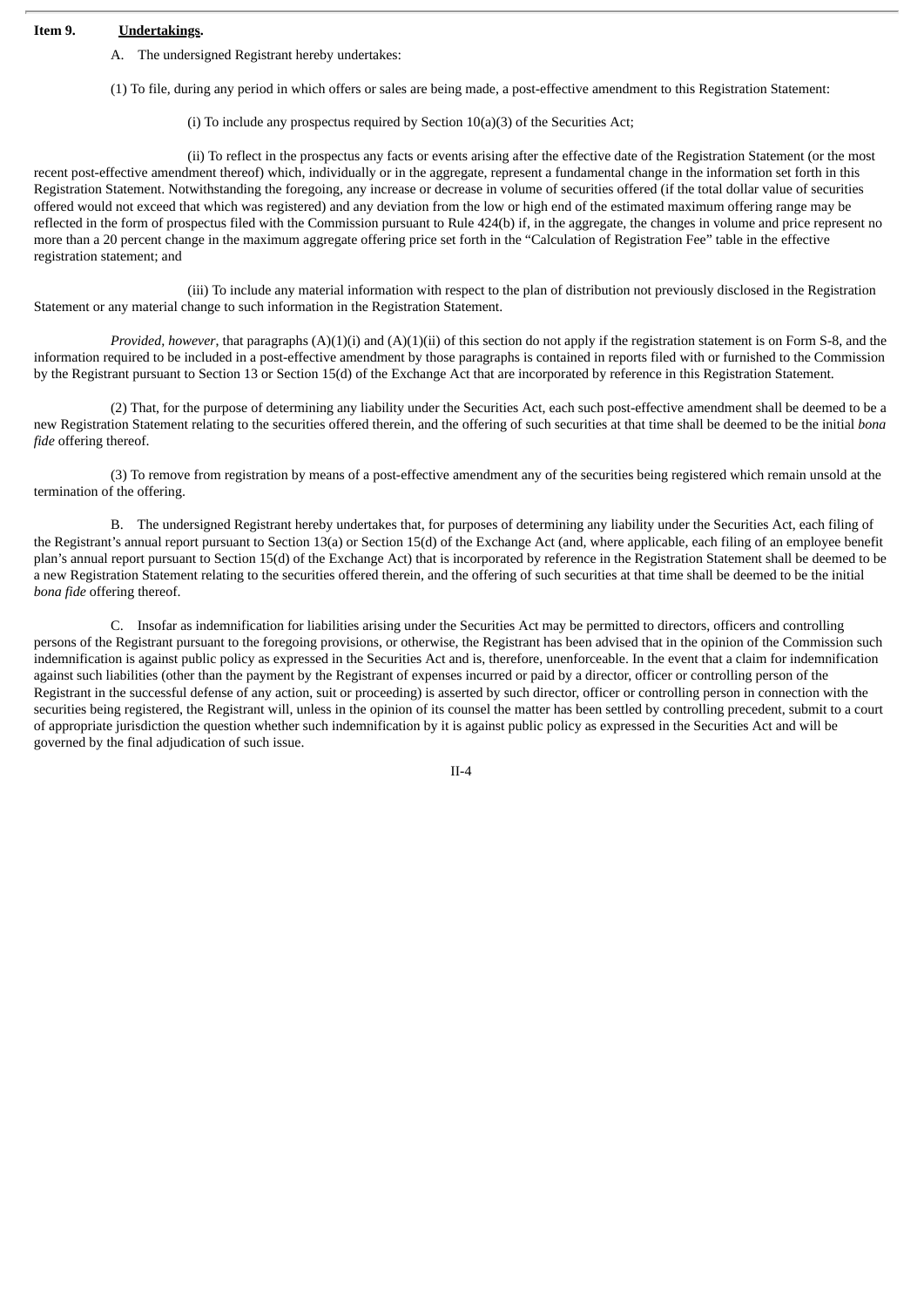**SIGNATURES**

Pursuant to the requirements of the Securities Act, the Registrant certifies that it has reasonable grounds to believe that it meets all of the requirements for filing on Form S-8 and has duly caused this Registration Statement to be signed on its behalf by the undersigned, thereunto duly authorized, in the City of South San Francisco, California, on March 22, 2022.

ORIC PHARMACEUTICALS, INC.

By: /s/ Jacob M. Chacko

Jacob M. Chacko, M.D. President and Chief Executive Officer

#### **POWER OF ATTORNEY**

<span id="page-5-0"></span>KNOW ALL PERSONS BY THESE PRESENT, that each person whose signature appears below constitutes and appoints Jacob Chacko, M.D. and Dominic Piscitelli as his or her true and lawful attorneys-in-fact and agents, with full power of substitution, for him or her and in their name, place and stead, in any and all capacities, to sign this Registration Statement and any and all amendments to this Registration Statement on Form S-8, and to file the same, with all exhibits thereto and other documents in connection therewith, with the Commission, granting unto each said attorney-in-fact and agent full power and authority to do and perform each and every act and thing requisite and necessary to be done in connection therewith, as fully to all intents and purposes as he or she might or could do in person, hereby ratifying and confirming all that each said attorney-in-fact and agent, or his substitute or substitutes, may lawfully do or cause to be done by virtue hereof.

Pursuant to the requirements of the Securities Act, this Registration Statement has been signed by the following persons in the capacities and on the dates indicated.

| Signature              | <b>Title</b>                                                | Date           |
|------------------------|-------------------------------------------------------------|----------------|
| /s/ Jacob M. Chacko    | President, Chief Executive Officer and Director             | March 22, 2022 |
| Jacob M. Chacko, M.D.  | (Principal Executive Officer)                               |                |
| /s/ Dominic Piscitelli | Chief Financial Officer (Principal Financial and Accounting | March 22, 2022 |
| Dominic Piscitelli     | Officer)                                                    |                |
| /s/ Richard Heyman     | Chair of the Board                                          | March 22, 2022 |
| Richard Heyman, Ph.D.  |                                                             |                |
| /s/ Mardi Dier         | Director                                                    | March 22, 2022 |
| Mardi Dier             |                                                             |                |
| /s/ Steven Hoerter     | Director                                                    | March 22, 2022 |
| <b>Steven Hoerter</b>  |                                                             |                |
| /s/ Lori Kunkel        | Director                                                    | March 22, 2022 |
| Lori Kunkel, M.D.      |                                                             |                |
| /s/ Angie You          | Director                                                    | March 22, 2022 |
| Angie You, Ph.D.       |                                                             |                |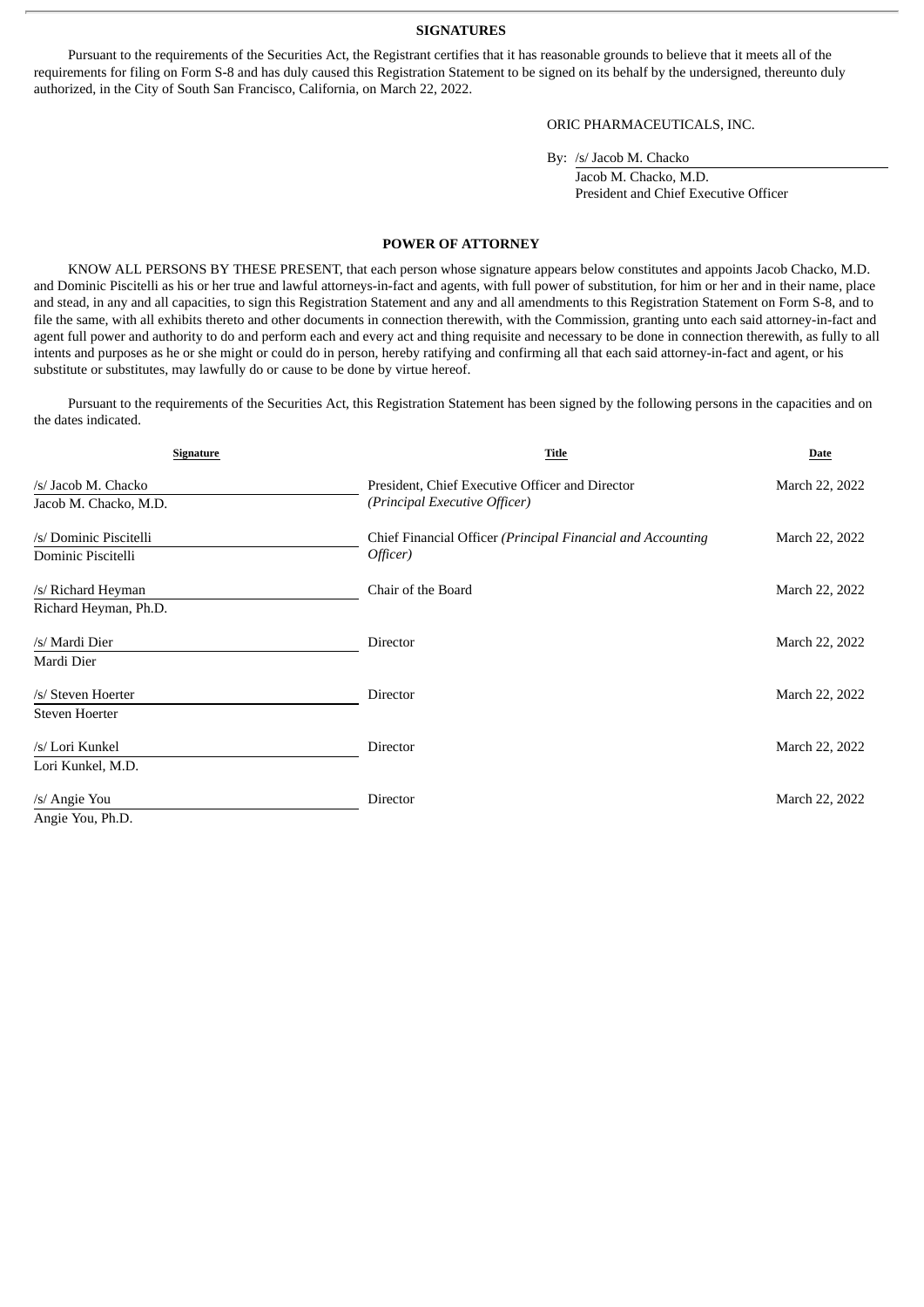<span id="page-6-0"></span>

Wilson Sonsini Goodrich & Rosati Professional Corporation

650 Page Mill Road Palo Alto, California 94304-1050 O: 650.493.9300 F: 650.493.6811

March 22, 2022

ORIC Pharmaceuticals, Inc. 240 E. Grand Avenue, 2nd Floor South San Francisco, CA 94080 (650) 388-5600

#### **Re: Registration Statement on Form S-8**

Ladies and Gentlemen:

We have examined the Registration Statement on Form S-8 (the "**Registration Statement**") to be filed by ORIC Pharmaceuticals, Inc., a Delaware corporation (the "**Company**"), with the Securities and Exchange Commission on or about the date hereof, relating to the registration under the Securities Act of 1933, as amended, of (i) 1,971,929 shares of common stock, par value \$0.0001 per share (the "**Common Stock**") reserved for issuance pursuant to the Company's 2020 Equity Incentive Plan, (ii) 394,325 shares of Common stock reserved for issuance pursuant to the Company's 2020 Employee Stock Purchase Plan and (iii) 500,000 shares of Common Stock reserved for issuance pursuant to the Company's 2022 Inducement Equity Incentive Plan (which plans are referred to herein as the "**Plans**" and which shares of Common Stock are referred to herein as the "**Shares**").

On the basis of the foregoing, and in reliance thereon, we are of the opinion that the Shares, when issued and sold in the manner referred to in the Plans and pursuant to the agreements that accompany the Plans, will be legally and validly issued, fully paid, and nonassessable.

We consent to the use of this opinion as an exhibit to the Registration Statement, and further consent to the use of our name wherever appearing in the Registration Statement and any amendments thereto.

> Very truly yours, /s/ Wilson Sonsini Goodrich & Rosati, P.C. WILSON SONSINI GOODRICH & ROSATI Professional Corporation

AUSTIN BEIJING BOSTON BRUSSELS HONG KONG LONDON LOS ANGELES NEW YORK PALO ALTO SAN DIEGO SAN FRANCISCO SEATTLE SHANGHAI WASHINGTON, DC WILMINGTON, DE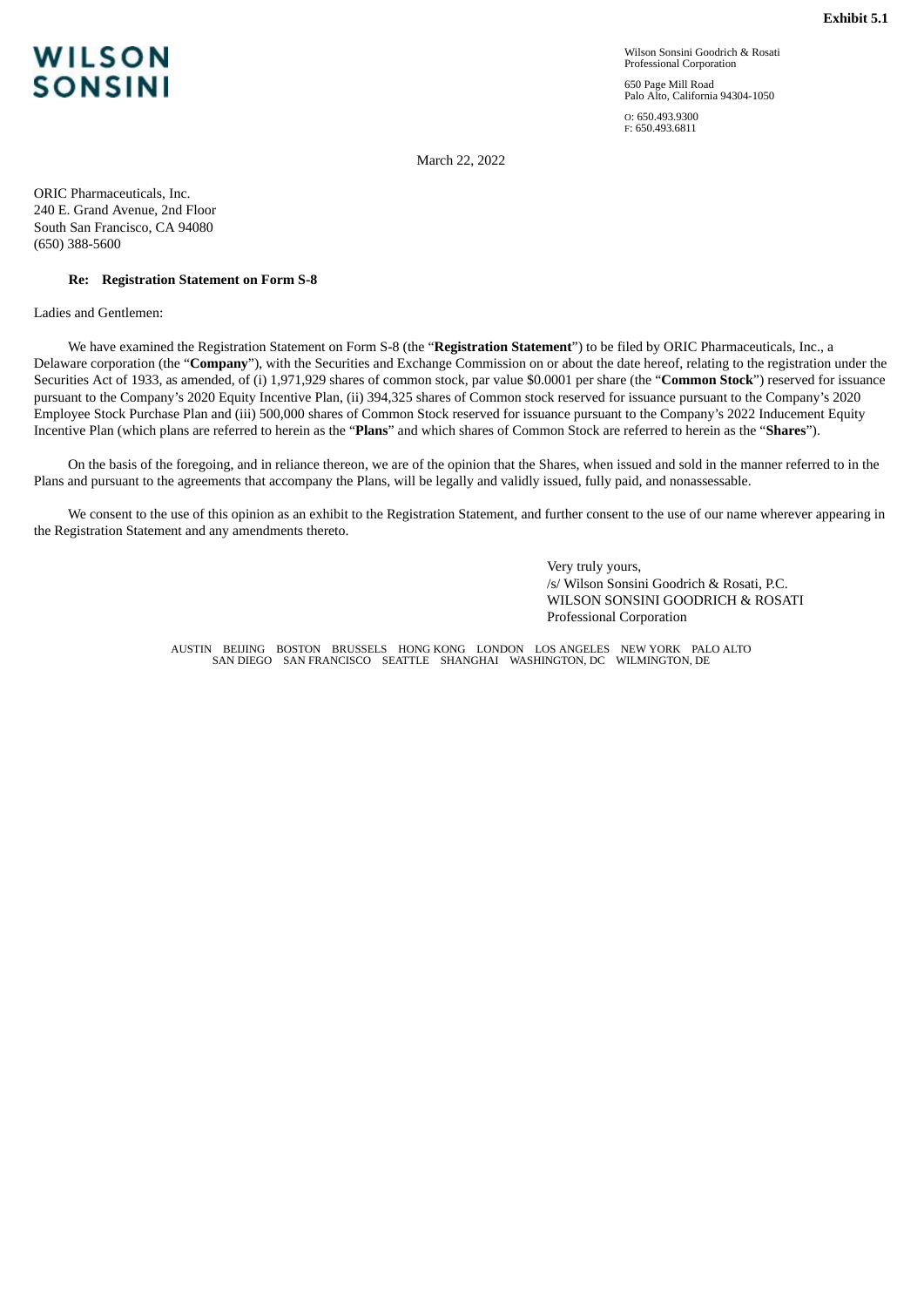# **Consent of Independent Registered Public Accounting Firm**

<span id="page-7-0"></span>We consent to the use of our report dated March 21, 2022, with respect to the financial statements of ORIC Pharmaceuticals, Inc., incorporated herein by reference.

/s/ KPMG LLP

San Diego, California March 22, 2022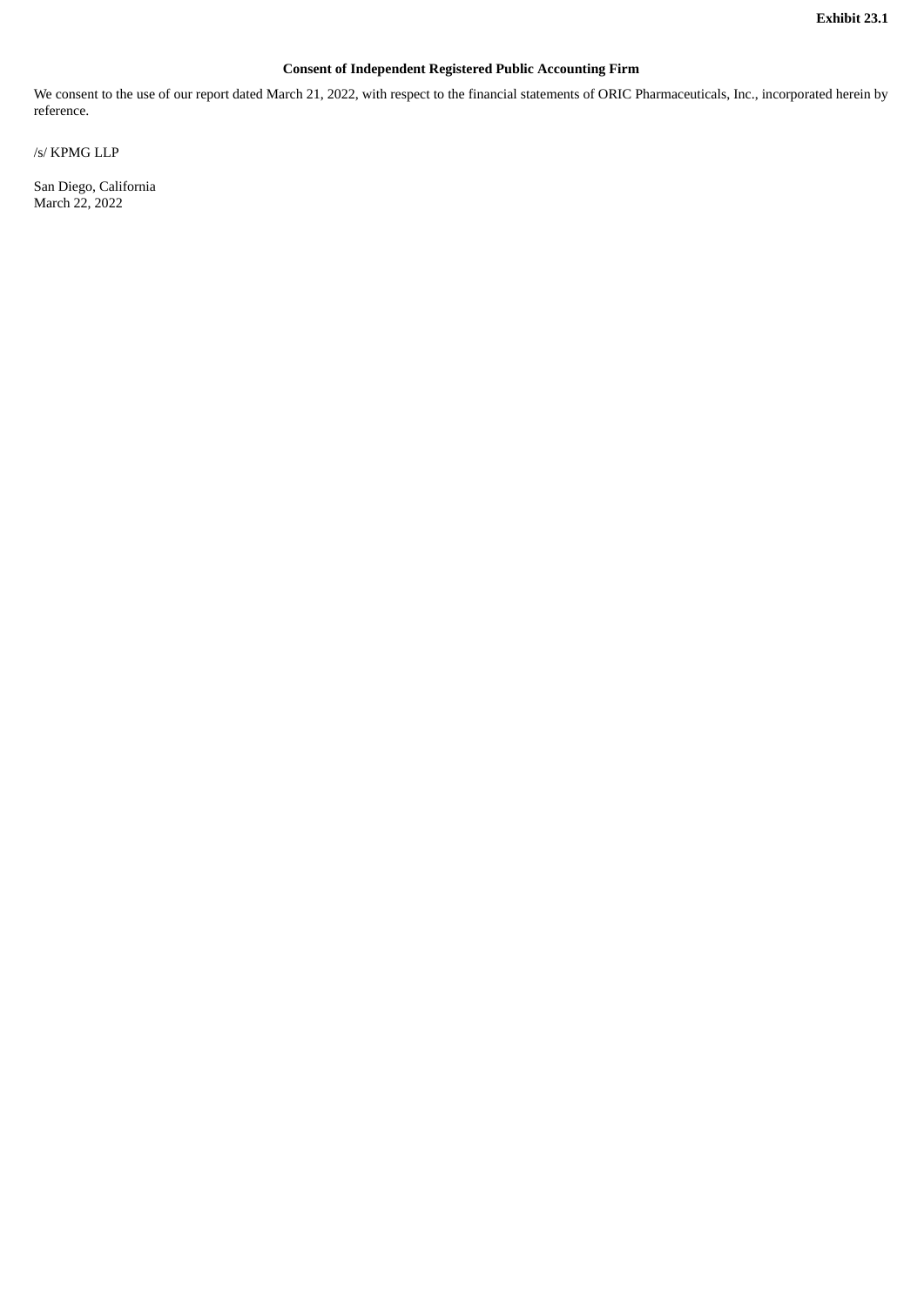## **Calculation of Filing Fee Table**

**Form S-8** (Form Type)

**ORIC Pharmaceuticals, Inc.** (Exact Name of Registrant as Specified in its Charter)

#### Table 1: Newly Registered Securities

<span id="page-8-0"></span>

| Security Type                 | Security<br>Class<br>Title                                                                                                                        | Fee<br>Calculation<br>or Carry<br>Forward<br>Rule | Amount<br>Registered(1) | Proposed<br>Maximum<br>Offering<br>Price Per<br>Unit | Maximum<br>Aggregate<br>Offering<br>Price | Fee<br>Rate | Amount of<br>Registration<br>Fee |
|-------------------------------|---------------------------------------------------------------------------------------------------------------------------------------------------|---------------------------------------------------|-------------------------|------------------------------------------------------|-------------------------------------------|-------------|----------------------------------|
| Equity                        | Common<br>Stock,<br>\$0.0001 par<br>value,<br>reserved for                                                                                        |                                                   |                         |                                                      |                                           |             |                                  |
|                               | issuance<br>pursuant to<br>the 2020<br>Equity<br>Incentive                                                                                        | 457(c)<br>and                                     |                         |                                                      |                                           |             |                                  |
|                               | Plan                                                                                                                                              | 457(h)                                            | 1,971,929(2)            | \$6.15(3)                                            | \$12,127,363.35                           | 0.0000927   | \$1,124.21                       |
| Equity                        | Common<br>Stock,<br>\$0.0001 par<br>value,<br>reserved for<br>issuance<br>pursuant to<br>the 2020<br>Employee<br><b>Stock</b><br>Purchase<br>Plan | 457(c)<br>and<br>457(h)                           | 394,325(4)              | \$5.23(5)                                            | \$2,062,319.75                            | 0.0000927   | \$191.18                         |
| Equity                        | Common<br>Stock,<br>\$0.0001 par<br>value,<br>reserved for<br>issuance<br>pursuant to<br>the 2022<br>Inducement<br>Equity<br>Incentive<br>Plan    | 457(c)<br>and<br>457(h)                           | 500,000(6)              | \$6.15(7)                                            | \$3,075,000.00                            | 0.0000927   | \$285.05                         |
| <b>Total Offering Amounts</b> |                                                                                                                                                   |                                                   |                         | \$17,264,683.10                                      |                                           | \$1,600.44  |                                  |
| <b>Total Fee Offsets</b>      |                                                                                                                                                   |                                                   |                         |                                                      |                                           |             |                                  |
| Net Fee Due                   |                                                                                                                                                   |                                                   |                         |                                                      |                                           | \$1,600.44  |                                  |

- (1) Represents shares of common stock, par value \$0.0001 per share ("Common Stock") of the ORIC Pharmaceuticals, Inc. (the "Registrant") available for issuance pursuant to awards granted pursuant to the Registrant's 2020 Equity Incentive Plan (the "EIP"), 2020 Employee Stock Purchase Plan (the "ESPP") and 2022 Inducement Equity Incentive Plan (the "2022 Inducement Plan"). In addition, pursuant to Rule 416(a) under the Securities Act of 1933, as amended (the "Securities Act"), this Registration Statement shall also cover any additional shares of the Registrant's common stock that become issuable under the EIP, ESPP or 2022 Inducement Plan by reason of an event such as any stock split, stock dividend or similar adjustment effected without the Registrant's receipt of consideration that increases the number of the Registrant's outstanding shares of common stock.
- (2) Reflects an automatic annual increase of 1,971,929 on January 1, 2022 to the number of shares of Registrant's Common Stock reserved for issuance under the EIP, which annual increase is provided for in the EIP.
- (3) Estimated in accordance with paragraphs (c) and (h) of Rule 457 under the Securities Act solely for the purpose of calculating the registration fee on the basis of \$6.15 per share, which represents the average of the high and low price per share of the Registrant's common stock on March 16, 2022 as reported on the Nasdaq Global Select Market.
- (4) Reflects an automatic annual increase of 394,325 on January 1, 2022 to the number of shares of Registrant's Common Stock reserved for issuance under the ESPP, which annual increase is provided for in the ESPP.
- (5) Estimated in accordance with paragraphs (c) and (h) of Rule 457 under the Securities Act solely for the purpose of calculating the registration fee on the basis of 85% of \$6.15 per share, which represents the average of the high and low price per share of the Registrant's common stock on March 16, 2022 as reported on the Nasdaq Global Select Market. Pursuant to the ESPP, the purchase price of the shares of the Registrant's common stock reserved for issuance thereunder will be at least 85% of the lower of the fair market value on (i) the first trading day of the offering period or (ii) the purchase date.
- (6) Reflects 500,000 shares of Common Stock reserved for issuance under the 2020 Inducement Plan.